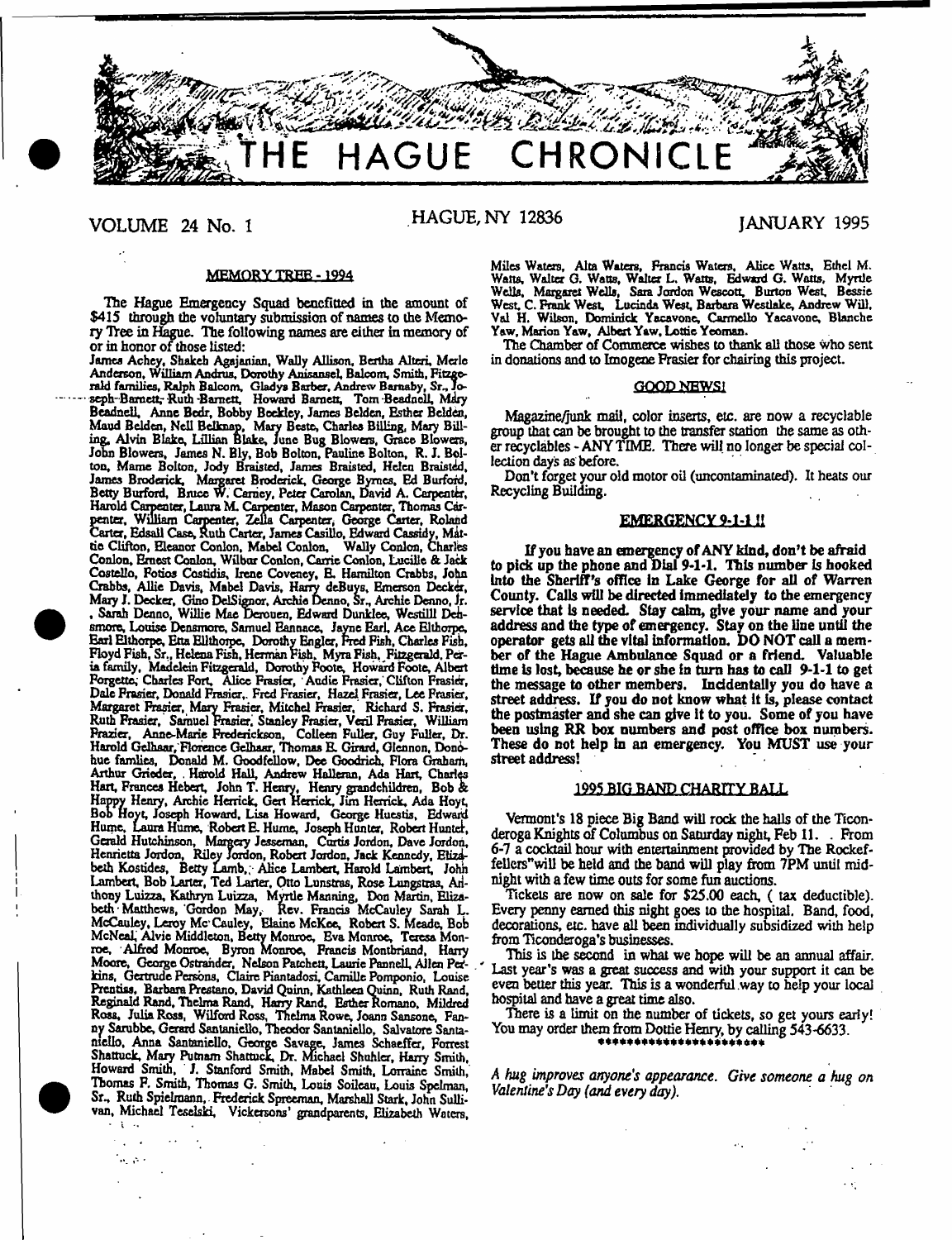#### . ROBERT M. HOYT April 14,1912 - December 10,1994

Bob Hoyt was a BIG MAN, both in height and bis day to day living. He has been a real leader in the town, in his church - The Hague Baptist - The Fire Department and The American Legion. He was known and loved by many, both local and summer population. The Hague. Chronicle salutes Bob Hoyt for his many accomplishments.

Bob was bom in Ticonderoga on April 14, 1912, the son of Sam and Jessie Hoyt. He was a lifetime member of the Hague Baptist Church and served in almost every capacity in that church - superintendent of the Sunday School, president of the Board of Trustees, overseer of the Annex, usher, and a general Bob of all trades. He organized the Hague Volunteer Fire Dept, in 1942 and was influential in getting it chartered by the siate when other attempts had failed. He was the first fire chief and served in that capacity for 32 years. On Oct 18, 1980 he was awarded the honor of Fireman of the Year by the Warren County Chiefs and Officers.

Bob was also the recipient of the Hague Senior Citizen of the Year award for 1993,

In Jan. 1994, as part of his continuing participation in the fire company, Bob was elected president and served as a fire policeman.

He was a WW D veteran and a member of the American Legion Post 1538, Hague, since 1947, where be held many official positions.

Bob and his wife Ada, who died in 1993, were the proprietors of The Hague Supermarket, which flourished under their guidance until 1980 when they retired. For the past several years he worked as a park attendant at the Hague Community Park.

Bob really left his mark on the town of Hague. He will be sadly missed.

The following eulogy was given by Mark Johnson, Executive Director of Silver Bay Association and vice president of the Hague Volunteer Fire Department at the services on Dec. 14.

Bob Hoyt was a man of stature and character. He was a man of standards and purpose. He had great pride in the *Town of Hague and its institutions, most of which he had something to do with creating and perfecting.*

*A fter founding the 9ktgue Volunteer fire 'Department and moving through its offices and leadership,- <So\$ retired to the* quiet service of Fire Police, only to be called "out of retire*ment* **\*** *to his true calling - President, ft was in this role in the past year that Bob, in the humble servant '\$ poise, has had his greatest impact yet on this company and community. Bob Believed in state-of-the-art equipment — he supported the company as it purchased a new engine and new pumper-tanhgr. The engine Bears his name***.** *Bob Believed in state-of-the-art* preparation. He endorsed and encouraged the professional *training of officers and men. We have a superbly trained and* committed company. And he believed in the spirit of the *corps. THejackpts the company wears today are a tribute to* that leadership and a symbol of a company committed to its task of community protection. Bob was a force to be reck*cncd with, But that force was worn with such humility and integrity that few could clearly see haw purposefully he was (fading*

Bob had a wonderful sense of humor, often the brunt of his *own jofys, we found ourselves laughing easily in his company.* Even in a hospital bed, drained by the new experience of *dialysis, his face would tight up at company and the opportu*nity for riposte with a nurse or doctor. I learned much watching Bob letting a discussion take its course and just when the *point was about to be lost, Bringing us to a perfect resolution with a tight remark. \*806 knew, in a deep place where tire spirit dwells, the dignity o f his fellow beings.*

 $\ddot{\phantom{a}}$ 

Bob could be stubborn, but for him it was a reasoned stub*bornness. 9fe considered the options and weighed the inter*ests of others more heavily than his own. 'But once his mind *was made up, direction set, you could count on him to reach his goal I thinkhis last goal has Been reached here today, to meet his makgr and rejoin his helpmate for life. 'The only time I saw him shakpt was when Add was in distress. 'These last few months, it seemed were a test he was determined to pass, to Be with her again. 9k has passed*

*Bob 9kyt (eaves us with living memorials, testimony to his leadership, his foresight, his humility. Among them, and im*portant for this community, a strong fire company, well equipped, well trained, and dedicated to his standards. For *years to come we will approach the fire or accident scene expecting (Bob to Be there Before us, guiding us into the fight, seeing us with encouragement through the trial. And he will <sup>C</sup>* - ■ *<sup>C</sup> rrf.* . *<sup>r</sup> ft. £ . f . ... f.:. f* / n . . *. .* \*«/; . *of. ftiSfc.* -x /u *usntk* j *tncjsingj tm* ru r *sum.* . . *\ucc. i f , U V H* ,

The following essay was written and read by Laura Meade in memory of Bob Hoyt at the service on Dec. 14.

*Soon after Bob 9(oyt died I went down to the 'Hague* Beach and sat by the park attendant's booth where he worked *in recent summers. A north wind was churning waves a foot high and a thousand mists were rising and drifting southward. 'They Cooked tike tiny sailboats, each carrying a cargo o f q smad burden away to an unknown land*

*I though o f the many kind and worthwhile deeds that 'Bob had performed for years - everyone a weight of effort for him -yet each joyfully given.*

*It seemed as if fus Burdens were Bevrg Bom away in the. mists.*

*'Then a huge slender plume rose and danced along the far short, and disappeared into the elands. It was tikp (Bob was* leaving his favorite place on earth to go to the land of eternal *lift, and leaving his good deeds for others to do.*

*Soon the lake Became totally calm, a peaceful mirror reflecting heaven and earth. If you were to gaze into its surface, you could see your own image, and perhaps that of Bob Hoyt's. 'Would you see yourself as a person who had so* faithfully believed in God and lived the teachings of Chris*tianity, as he (tid?*

*Could you reflect his lift in yours and truly Be part o f the 9(oly Spirit, as he was***? ...** *'Dec. 14,1994*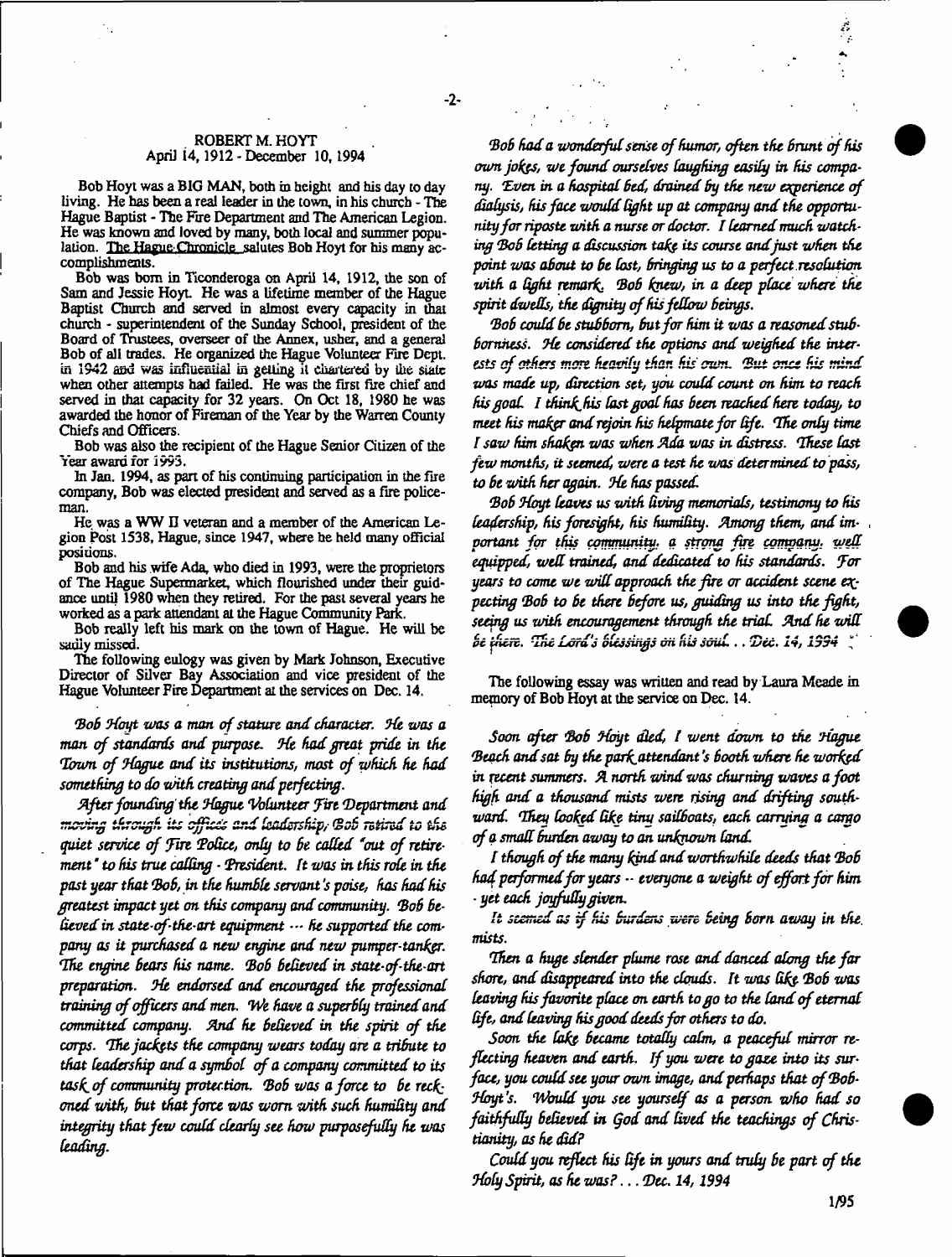# ZONING BOARD OF APPEALS

The ZBA met on Dec 22 for its regular monthly meeting and discussed the following:

Kwartler (47-1-5.1) No action required. Sale no longer imminent.

Maiaro (20-2-35)' Boat storage. Project still on hold.

Lazarus (66-1-13) Area variance, deck. Waiting to hear from Warren County Planning Board.

Vanderveer (66-1-3.2) Appeal from administrative decision. Motion to approve work already done. Future development will require a new permit.

Toner (23-1-14) Front line variance to construct a garage. Bill Bothe, Zoning Administrator says setback must be 20'. Since Mr. Toner is undecided, this request will probably be considered at the Jan. \*95 meeting when frill plot plans and an application can be presented... gl

#### TOWN BOARD - END OF YEAR MEETING DECEMBER 28.1994

. Rudy Meola, incoming councilman, posed a number of questions to the board about the purchase of the Jack Carney property with its sandpit

He wondered how much in taxes it will cost Hague in removing this land from the tax rolls. Also, he was concerned about the cost of reclamation when the sand is used up. The board feels the pit should provide Hague with sand for years and this is not of immediate concern. Linda Coffin, councilwoman who had to leave the meeting early, had hoped the board would not take action until she could be there. However, a vote was taken and the contract approved with conditions.

Gene Salerni, SSB Environmental, Inc. was back to give us more information on Landfill Reclamation. He passed out a leaflet on "Landfill Reclamation Strategies in which the work in Hague is prominently mentioned as a newer stage of development in landfill reclamation.

John McDonald, town attorney, explained the future development and legalities of the Hague Sewer Project now under way. The process started officially on December 13. TWo letters were received asking for consideration of extensions both north and south for the sewer line.

The check for a requested grant has been received by Heather Knott, Justice. It is for a new computer for her court.

The fire department has filed a list of dates for 1995 it wishes to reserve for use at the Community Center for its fund raisers.

A request by Bill Dutcher for use of the beach for its windsurfing event in the summer was tabled.

Great praise to the Burdicks, Cathie and Stan, for the wonderful job they did on Kids Night Oul Next time let's get out ALL the children in Hague for a real fun time.

Resolutions 39 to 51 were passed.

A contract with Tom James for computer maintenance was approved in the amount of \$900 for the year 1995.

Dorothy Henry was appointed to the Sewer Committee.

Changes are to be made in positions and titles of part-time employees.

The Organizational Meeting will be held on Jan. 6, 1995 at 6PM.

NEW BUSINESS: A petition wilt be sent to Gov. Paiaki asking him to fill openings on the APA with people from the Adirondacks.

Superintendent of Schools Robert Collins has asked the board for approval to hold the Wed. March 22 school board meeting at the Hague Community Center; Permission granted... gl

#### PLANNING BOARD

One of the shortest Planning Board meetings 1 have attended occurred on Jan 5, 1995.

The only new business was the approval given the clerk, Henry Karmazin, to sign a mylar for Jack Camey so that he might file it at the Municipal Center. Several candidates for board openings were to be interviewed in executive session... gl

#### TOWN BOARD January 10. 1995

February 18 and 19 will be the dates of the Hague Winter Weekend and the Chamber of Commerce has asked for and received approval to use the beach for snow sculpture and road races.

On June 17 and 18 they are sponsoring the annual BASS Tburnament which will include a youth casting contest. They received approval for those days and again the regular launch fee was waived. There will be breakfast both days and the Sat night dinner will be at Silver Bay.

New councilman Rudy Meola wondered why the bids for oil, equipment, etc. could not be opened before the town board meeting. He learned that state law bids must be opened at a public meeting and not before.

Of the three applicants for the open seat on the Planing Board, Richard Hourigan was recommended to replace Norman Strum, who resigned. The Board approved the appointment contingent on his replacement on the ZBA. A question by Henry Karmazin on the procedure followed at the executive session when the above decision was made was clarified to everyone's satisfaction.

Supervisor Belden had a meeting with the county on the sewer plan. We are still eligible for interest free loans.

There will be a new position at the transfer station where it is expected everything will be in operation in about two months. The job description wtil be posted and applicants will be accepted soon. There are no benefits and it is a part time job. It was suggested that the transfer station could operate on a shorter schedule.

Another savings to Hague taxpayers - if you change your own oil and it has no other contaminants you may bring it to the transfer station for disposal. They will heat the building with it.

Since Jack Carney has met all the conditions of sale for the purchase of his sandpit by the town, details were explained. A resolution was passed to purchase with \$25,000 now in the budget and the remaining \$25,000 to be paid out of unexpended balance. AU board members voted to authorize the supervisor to meet with the attorneys and proceed with the arrangements of the sale.

If you would like to purchase an older computer, the Town Hal} has one for sale. Contact Dan Belden at 543-6161.

The Appellate Division of Courts has reversed the decision of the Court of Appeals in the matter of (The Hearth) Restaurant. A decision as to what Hague's next move will be has to be resolved.

Councilman Meola feels that a decision should be made soon on the fate of our old town hall. All members agree that some plan should be worked out. Any suggestions would be welcome.

Councilmen Meola and Fitzgerald will work on a committee on the improvement of the Community Center grounds and we may have a report at the March meeting... gl

#### **SENIOR CITIZENS MEETING**

The first meeting of the Senior Citizens Club for 1995 will be held on Jan. 24 at 1:30PM in the Community Center. Our speaker will be Nicole Alonzo from R.S.V.P. (Retired Seniors Volunteer Program) in Glens Falls. Please come and bring a friend. Programs have been lined up for the next several months. We need your input.

#### \*\*\*\*\*\*\*\*\*\*\*\*\*\*\*\*\*\*\*\*\*

The coldest temperature ever registered on the planet earth was at the Soviet Union's Antarctic station at Vostok, which recorded a temperature of -128.6 degrees on July 21, 1983. Just another summer day.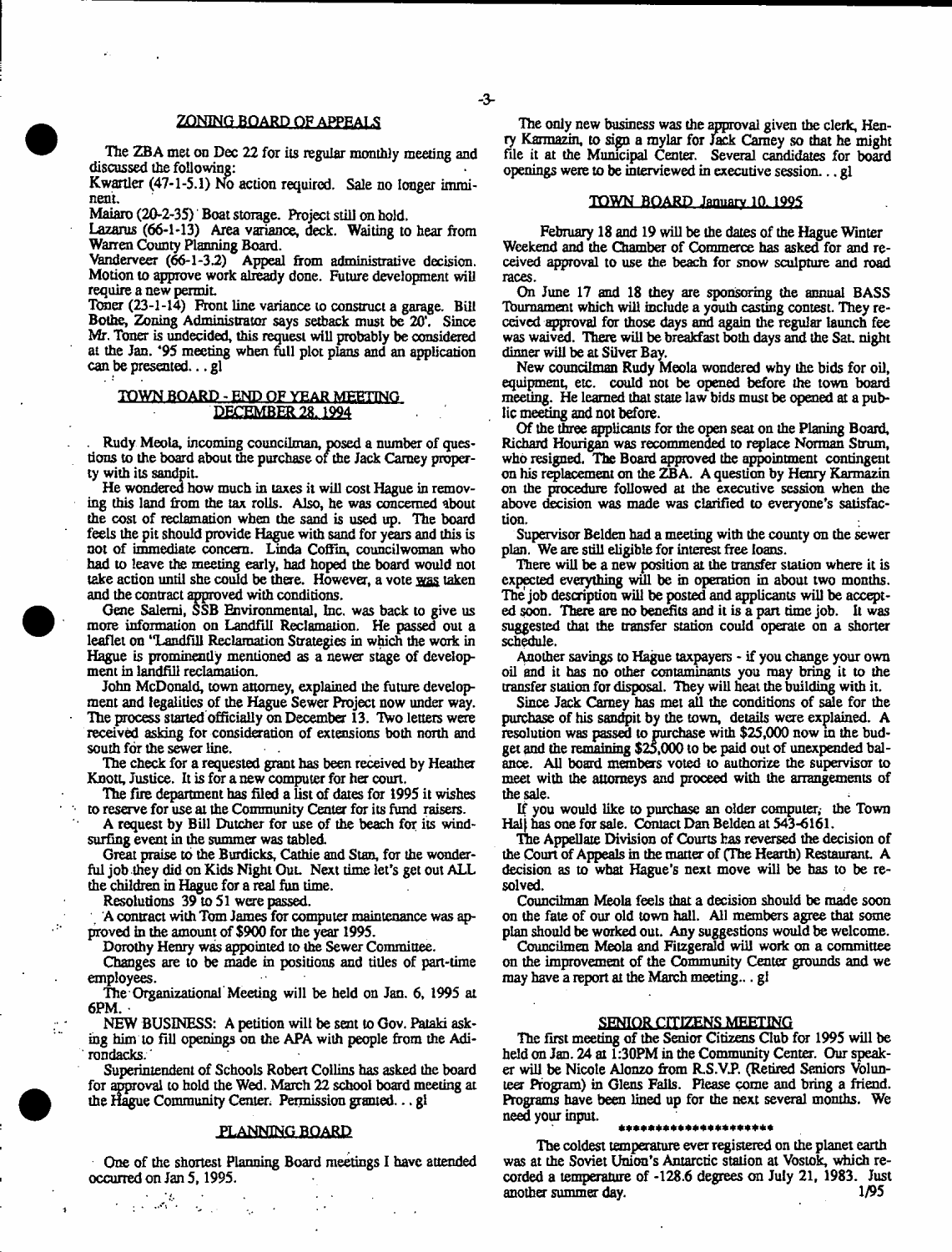#### BESTE SCHOLARSHIP FUND. 1995

Although there has not been a great deal of publicity regarding the Beste Fund recently, it is alive and well. The funded students are scheduled to receive their awards at the Beste Awards Presentation after the Benefit Buffet on Saturday, Feb 18, 1995 at 7PM at Silver Bay Assoc.

Fund raising efforts have gone along nicely thisipast year, with donations received from the 1994 Winter Weekend, the Raiders Reunion in July, the Beste Food Thble at the Arts Fair in August, and individual donations accepted year-round. Consequently, the Fund now totals \$12,461.84. Thank you for your efforts.

This year's Winter Weekend also features fund raising efforts for this cause, including the Sony CD/Cassette/Radio raffle, the Benefit Buffet, and the Beste Mortarboard Donation Box. Consequently, instead of going out with a fund raising mailing this year, the Steering Committee and Hague Winter Carnival Committee have elected to put their efforts into the events surrounding the Winter Weekend, in hopes that the success of these will be more beneficial in raising funds.

At this point, it would seem that most people know that the Beste Fund is for the benefit of Hague students who go on to some sort of advanced education or training past high school, and represents a vote of confidence from the community for those young people with these aspirations. The history of the Fund goes back to the 1960s and includes many twists and turns along Its way into the 1990s. Some are debateabie, we understand, but no matter - it is alive and well today, thanks to the efforts of many.

If you would like to make a donation to the Beste Scholarship Fund, please send your check c/o Dan Belden, Hague Community Center, Hague, NY 12836. Or, buy a raffle ticket, attend the • buffet, and jom in the fun of Winter Weekend!.. ks

#### HAGUE WINTER WEEKEND PLANNED

Plans are in the works for yet another Hague Winter Weekend on Feb 18 and 19, 1995. Although not on such a grand scale as in previous years, events are being organized for Sat and Sun of Presidents' Weekend, including Firemen's Breakfasts, Polar Bear Run, Fising Contest, Kids' Games, Penelope, Tug-of-War, PoKeNo, Rifle Shoot, Volleyball, Chain Saw Contest, Snow Sculpture, the Ice Auger and Chisel Championships, and Fun, Fellowship and Food at the Fish and Game Club with Chef Marg. On Saturday night, Feb. 18, Silver Bay Assoc, will host the ever-popular Beste Benefit Buffet from 5PM to 7PM in their dining room, with the Beste Scholarship Awards Presentation at 7PM.

The Hague Winter Carnival Committee is presently raffling a Panasonic CD/dual cassette/AM/FM radio for \$1.00 per ticket, a direct donation to the Beste Scholalrship Fund. Volunteers are needed to sit with this machine to sell tickets in various spots in Hague and Ticonderoga. Please call Sal Santaniello if you would like to help put this raffle over the top.

PLEASE NOTE: The success and continuity of a Hague Winter Weekend depends on you. This has traditionally been a challenging community volunteer project that can only continue if people come out and help, if only by taking one small part of the load. Granted, not too many people like to freeze out in the cold. Luckily many of these events are located at the Fish and Game Club now, so folks can come in out of the cold when they have had enough. This would also be a good time to send a donation to the Beste Scholarship Fund in keeping with the Winter Weekend spirit. (See above)

. If you would like to lend a hand with any of the Weekend events, please call either Margaret DelSignore, 585-6222 or Sal Santaniello, 543-6441. Let's have a great weekend!.. ks

# A MESSAGE FROM THE STORMWATER COMMITTEE

I'd like to take this opportunity to update everyone concerning the storm water committee's current activities. The storm water committee members have been appointed by the town board to prepare a work plan for the town of Hague. They will oversee the two grants that the town has received.

Hague has received one grant from the Lake George Park Commission for \$10,000.00 to prepare a Storm water Management Plan. Part of this grant is to provide public meetings to infonp and educate the town residencts of the importance of stormwater controls to protect our most important natural resource, The Lake. The second grant is from the Lake George Association to help prevent erosion and sedimentaation of the Hague Brook. An exact dollar amount has not been determined for this grant, because the scope of work has not been finalized as of this date. The LCA will administer the Helen V. Froehlich Foundation Grant with the Stormwater Committee. Approximately \$20,000. has been promised to work on a section of the brook, Rock and Rye corner to the mouth of the brook. This grant also is important because it will illustrate a new cooperative effort between the LGA, LGPC, DEC, Warren County Highway DepL, and the Town to work as a group to accomplish a common goal "to protect the lake."

Since we all know our own neighborhoods best, our committee is asking for your help to identify and locate erosion and stormwater problem areas. We will create a survey of problem areas and evaluate them so that as new grant monies become available we can continue to improve our water quality. We available we can continue to improve our water quality. would appreciate your input addressed to the Stormwater Committee, Community Building, Hague, NY 12836.

Fd like to thank Supervisor Dan Belden and the Tbwn Board for their continued support and also to John Breitenbach who was instrumental in writing the grant applications.

Thank you, /s/ Skip Uourigan, Stcrmwatsr Committee Chr.

A "Walk the Brook" will be conducted on Thursday, Jan. 19 beginning at 12:45. Representatives from LGA, LGPC, DEC and the town of Hague will be on hand. Anyone who is intgerested please meet at the Comunity Center.

THE ZONING BOARD OF APPEALS now has three openings. If you are at all interested in volunteering your time to help your town, please stop by the Community Center and fill in an application. This is avery important town board and we need to get It up to Its quota of seven. **t**

#### UPDATE ON SEWAGE DISPOSAL SYSTEM

^Varren County Board of Supervisors voted at their last meeting to pass the resolution to accept the grant money from the federal govt, of \$20 million to get started on the sewage disposal system In the Lake George Basin. They must hire an engineer within 45 days from Jan. 13, when the clock started. This person would be responsible for setting up the county project, doing the paper work necessary and overseeing the project. This position would be funded by the grant. Our supervisor will call a meeting the first week in Feb, of the Hague Sewer Committee, town board and any interested personnel to meet with Clough Harbour, when their engineer will present the plan for Hague.

Each town has the option to hire someone locally to oversee the job for the town. This would be funded by the grant also.

The exact sewer district has not yet been determined. However, it was learned that even though the initial thrust will be basically in the hamlet, further extensions are a definite possibility as work gets under way.

Since Lake George is our prime livelihood, it behooves us to give this project much thought for the future generations. A hearing will be held so that everyone in Hague can hear the pros and cons and decide for themselves what the future of Hague will be. 1/95 will be.  $1/95$ 

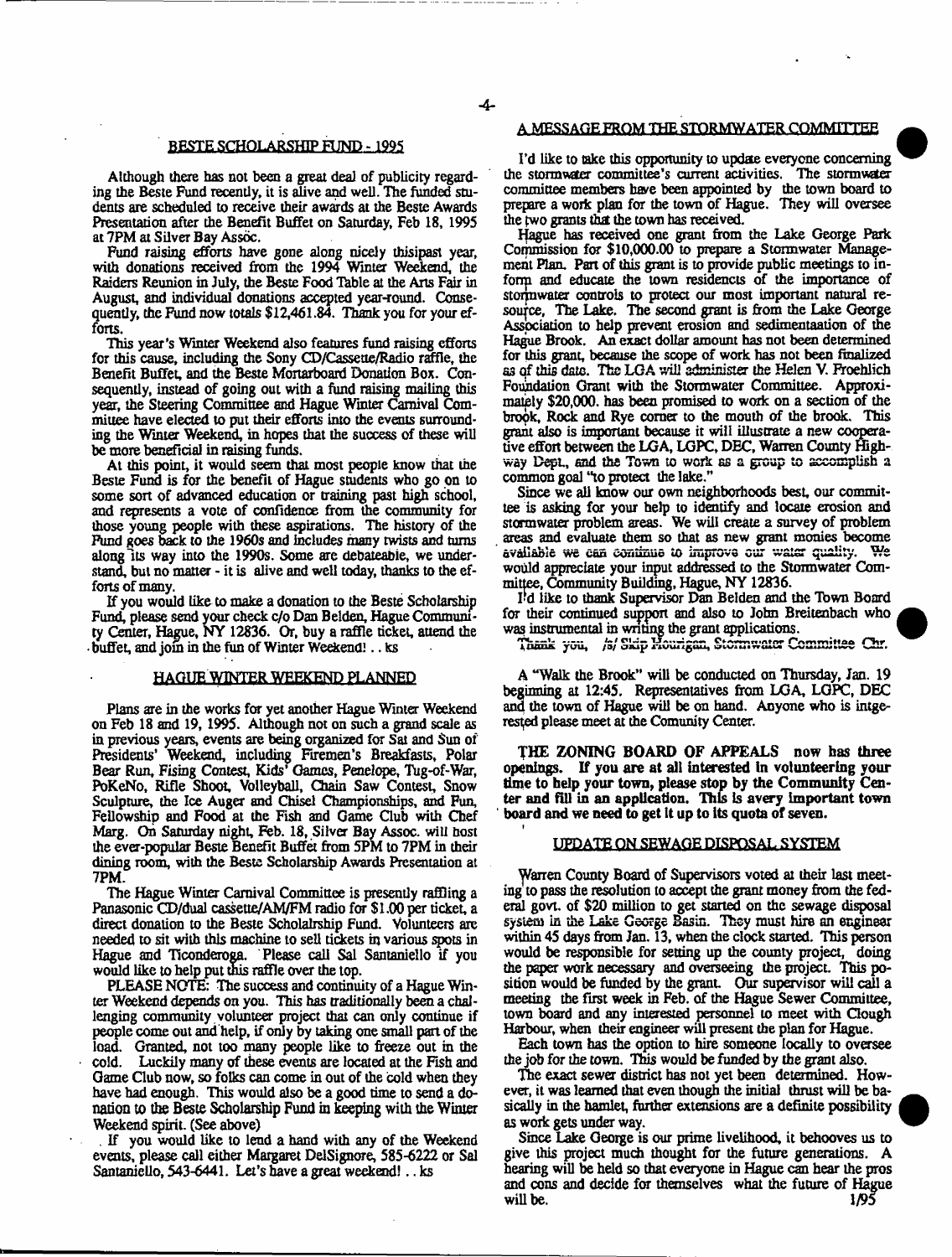#### NATURE NEWS Laura Meade

In January, as northern Adirondack ponds and Canadian rivers and lakes freeze, one may see a migrating Bald Eagle perched on a limb at the shoreline of Lake George. These majestic birds, the symbol of the U.S.A., plunge into open water to catch a fish with their sharp talons. Mature Bald Eagles can be easily recognized by their large size (30" - 43") , and black feathers except for white beads and white tails.

Use of DDT some years ago caused the chemical to enter the food chain of these birds, and it seriously affected survival of Bald Eagles because their eggs easily cracked before the young hatched. Concern for the species brought about discontinuance of DDT. Also, an Endangered Species Unit was created to monitor their existence in New York State. Peter Nye beads this Unit in Delmar, assisted by Tom Gliddi, a DEC wildlife expert at Ray Brook. Nye reports that he knows of 23 nesting pairs of Bald Eagles in 1994, with 21 young. This is a significant increase since the days of DDT. He said, "Perhaps a proposal to downgrade Bald Eagles from Endangered status to Threatened will be approved in 1995."

Peregrine Falcons and Golden Eagles are also Endangered. This year 2 nesting pairs of Peregrine Falcons were known to nest at Northern Lake George, with 2 young.

Nye said that reports of Golden Eagles are rare in our area. However, 3 were seen near Crown Point in 1993 by a skilled hawk watcher. There have been no reports of Golden Eagles nesting in this vicinity.'

Golden Eagles feed on small mammals such as mice, woodchucks or squirrels. When I asked Nye if a Golden Eagle might attempt to catch a cat, be said it was quite possible. This might explain the serious injury (and eventual death) of a house cat at Friend's Point in December. The pet returned home after a short morning walk near the shore. It was soaking wet and had a deep puncture wound, with no indication of teeth marks. When told of this, Nye commented, "Perhaps a Bald Eagle seized it, or maybe a hungry Golden Eagle passing through tried to catch a meal!"

Please report a Bald Eagle, a Golden Eagle or a Peregrine Falcon to the Endangered Species Unit at (518) 439-7635.

#### GRACE CHAPEL CHAMBER MUSIC

Chamber Music at Grace Chapel is planning its 1995 season. Concerts are tentatively set for Sat, July 15 and Sat, Aug 5 both at 7:30PM. Anyone interested in joining our mailing list, receiving information about the concerts, or in helping with the concerts, should contact Chamber Music at Grace Chapel, Sandy Coffin, Artistic Director, 250 W. 104th St., Suite 84, New York, NY 10025. Phone( 212) 222-1226,

#### CUB SCOUT PACK 21 NEWS Karen Costello

The Fish and Game Clubhouse was lively on Dec 16 while the Scouts and their families celebrated Christmas and the first pack meeting for the new Cubs. All joined into decorating the Blue and Gold tree with special individual creations. Pitching pennies and-piling cotton balls entertained the young folk. Plenty of Christmas cookies and a bright red punch sweetened us up.

Ceremonies were led by Cubmaster Tim Gautreau, who presented our special guest, Tyier Wells of Boy Scout Troop 71, formerly a member of Cub Scout Pack 21, with the coveted Arrow of Light Award. . This is the highest honor a Cub Scout can achieve and is the only one carried over to the Boy Scout uniform. We are very proud of Tyler and hope he sails all the way to Eagle! Special thanks was also given to Kay Wells for her dedication and five fun-filled years as leader in Pack 21.

All of Den #1 and Den #2 Cubs have earned and received the No. 1 badge in Cub Scouting - Bobcat. Richie Zacharenko, Josh Patchett, Cody Perkins, Erich Palait, Seth Towne, Jason Frasier, Josh Frasier, Jacob Lawrence, Drew Trombley and Glen Haran promise to DO THEIR BEST!

Den #4 Webelo John Costello has earned his Sportsman activity pjn and in turn received his Compass Point Emblem. Den #4 is helping Mother Nature feed her feathered friends at the Fish ad Game Club and "tracking''down some furry friends.

The Pinewood Derby will be run during Winter Carnival Weekend. Come on out and cheer your favorite car on! Thanks for all the bottles and cans!

#### NEW RESTAURANT TQ OPEN IN SILVER BAY

The Ody family from Troy, NY is opening a family restaurant very soon at the former location of The Heanh. The restaurant will open at 6AM for breakfast and will serve lunch from 11AM and dinner from 4-9PM. They will be featuring Italian American food and will also specialize in pizzas for eat-in or take-out. Charles J. Ody, Jr and Robert Ody are the managers, with plenty of help from their families. We would like to welcome the Ody family to the Hague area and their children to the Ticonderoga school system.

#### WEATHER NOTES Mary Lou Doulin

John Ruskin said "Sunshine is delicious, rain is refreshing, wind braces up, snow is exhilerating; there is no such thing as bad weather, only different kinds of good weather.' To date we have experienced all of the above.

Cautiously I am writing that so far this winter things appear to be more moderate than last. Our only snow of any amount was Dec 7 at which time we received 4 inches and Jan. 7, 3 inches. In between we had a couple of arctic blasts of cold but mostly warm fronts have been the norm. At this writing, Jan. 13 we appear to be in the Jan. thaw. Thermometers rose to 45 degrees compared to the minus 10 it had been earlier this week. That is a considerable warmup!

Christinas Eve was drizzly rain but Christmas Day was a bright, sunny and 40 degrees and very green. Last year we were hit with one storm after another in late Jan. and early Feb.

. Currently El Nino is playing havoc on the west coast so we can't predict how it will impact here. So far this year has been easier on our wildlife except for the virus that is hitting the house finches.

Lake George is not yet frozen.

#### IMMUNIZATION CLINIC

An in-school immunization clinic for all Ticonderoga school students in need of a second measles-mumps-rubella vaccination and/or tetanus-diphtheria booster will be held at St. Mary's School, Wed. Feb 15, High School, Thurs. Feb 16 and Elementary/Middle School, Thurs. Mar 9.

A second MMR is required for college admission. Children who entered kindergarten before 1989 were not required to have a second MMR forschool entry, therefore, most students in fifth grade and up have not yet had a second MMR. This is an excellent opportunity to have students receive this immunization at no cost.

Tetanus -diphtheria boosters are recommended every 10 years. Since most children had their last booster prior to kindergarten, students age 14 and up may be in need of a tetanus booster.

*"Love is purely a creation of the human imagination...the most important example of how the imagination continually outruns the creature it inhabits."... Katherine Ann Porter*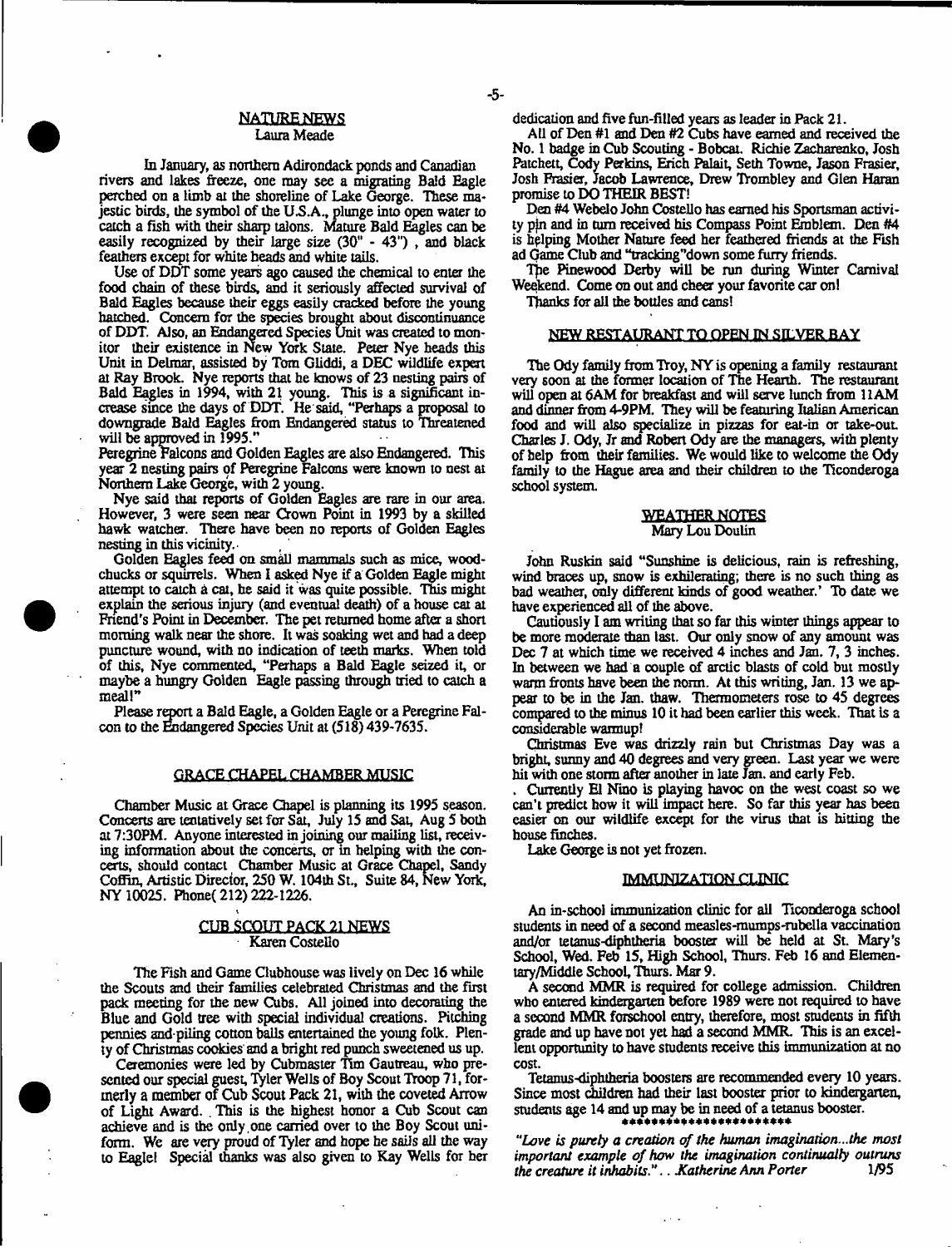#### FOOD DISTRIBUTION INAUGURAL '95

The new food distribution will take place at the Community Center on Jan 17 from l-2pm. It is essential you bring documentation for 1995.

BLOOD PRESSURE CLINIC will be held in the Community Center on January 18 from 1-2PM and the third Wednesday of each month thereafter.

#### WOMEN HELPING WOMEN

"Low Fat Cooking" is the topic for our next meeting to be held on Monday, Feb 13, 7PM at the Hague Community Center. Ann Kurosaka from the Cornell Cooperative Extenson Center in Warrensburg will be our speaker. Ms. Kurosaka will offer alternative suggestions and substitutions when planning for company, for oneself and for just plain good sense.

This program is geared for women of all ages. All our programs are-free, and wo-look forward to welcoming women from /Hconderoga, Putnam and Crown Point as well as Bolton Landing, Lake George and Glens Falls.

Women Helping Women is a group of women who meet the second Monday of each month with guest speakers covering topics concerned with women's well being - physical, emotional, social and intellectual. . , VDB

#### HAGUE VOLUNTEER FIRE DEPARTMENT

The Fire Department had one fire call in December which involved 67 man hours.

There were 8 ambulance runs: Ambulance 740 logged 205 miles, and 741 logged 237 miles. There were 68 patient hours.

Billl Cobb and Damien Geiser are taking Level 2 EMT Courses.

Sue Derrigan is taking Beginner's EMT Course and Gerry Boyd is doing a refresher EMT Course.

The Fire Department WILL be serving breakfast on Feb 18 and 19, Winter Fun Weekend.

At the December elections, the following officers were chosen:

President Sal Santaniello

Vice President: Mark Johnson

Chief: Dave Hoffay

1st Asst: Martin Fitzgerald, Jr.

Captain: Mark Rutkowski

Lieutenant: John Greitenhach, Jr.

Foreman: John Coon

Hague Property Man: Ron Graser Silver Bay Property Man: Steve Priore

Hague Custodian: David Snow

Silver Bay Custodian: Ricky Meyers

Secretary: Joan Belden ...

Treasurer: Linda Coffin

Ambulance Captain: LuMegow

Assistant: Damine Geiser

Food Committee: Joan Belden

Assistant:; Pat Swinton

Directors: Mark Rutkowski, Martin Fitzgerald, Jr. Ron Graser

The following attended the Ice Rescue Course in Lake George: David Martucci, David Hoffay, Mark Rutkowski and Damien Geiser.

John Mascerelli and Ricky Meyers are taking courses in Essentials of Firemanehip.

Good luck to all of our dedicated HVFD members, and

سيم

# Mary and Mark Johnson

Governor Pataki and his family have spent part of the last two summers in Hague. Friendship among our children led to an acquaintance with die then campaigning George and Libby (as they introduce themselves to all) this past summer and we were excited and flattered to receive an invitation to the Inauguration and some of die related events.

The Inaugural Program was a festive occasion with over 10,000 attending in the Knickerbocker Arena at noon on New Year's Day, repeating for us the official swearing-in that had taken place in a private ceremony at the Governor's Mansion the evening before. Numerous color guards escorted special guests - - clergy, representatives of the Indian Nations and congressional officials as well as the Attorney General, Comptroller, Lt. Governor and Governor-Elect and their families. The Albany Symphony Orchestra and the Capital District Area AU-State Mixed Choir provided music. Following the administration of the oath of office and the new governor's inaugural address, the public was invited, to the move to the concourse of the Empire State *Plaza* where music and refreshments were provided by representatives of New York's food industry and the many ethnic groups that make up the state's diverse population. We ate Irish soda bread, clams from Long Island, wild rice harvested by native Americans and kosher tabouli, to name a few!

In the evening we enjoyed the experience of attending the Inaugural Bali at the Omni Hotel. Ballrooms on three levels were bursting with dance bands, food and drink, and guests in glittering dresses and tuxedoes. Luckily the threatened freezing rain did not accur, to the benefit of the many who celebrated late into the night

On Monday morning we had the privilege of attending the first official function of the new administration at the Governor's Mansion, the Inaugural Prayer Breakfast. Following a gracious welcome by First Lady Libby Pataki and the meal, we heard prayers and inspiring words from a variety of ministers, a nun and a rabbi. We had not known what to expect but were struck by the tone of the event that the Patakis are acutely aware of the awesome challenge and responsibility they are undertaking, and request the help of all of New York's citizens — *as* well as divine guidance - in their efforts.

We don't know whether the duties of the office will allow the return of the Pataki family to Hague in the near future but *do* know that they consider it a special, beautiful place.

*is the Director of tfit Sikxr 'Boy Sissodntimu and froth fk and 9dory are very attivre in Hague's community affairs.*

#### BOOK DISCUSSION AT BLACK WATCH LIBRARY

A discussion of the mystery novel "The Monk's Hood"will be held at the Black Watch Library, Ticondexoga at 7:30PM on Wednesday, Jan. 25 and will be led by John McDonald, former Essex County District Attorney. Sponsors of the event are the Friends of the Library.

The book is now available on loan at the library, The program is open to the public at no charge. Refreshments will be served.

# SPAGHETTI DINNER SCHEDULED

The Ticonderoga Sentinel Booster Club will be sponsoring a Spaghetti Dinner at Eddie's Restaurant on Thursday, Feb. 2, 1995, The menu will consist of spaghetti & meat sauce, mushroom and onion soup, bread and butter, dessert and coffee. Tickets will be sold at the door for \$6.00 per person, five and under will be free. Serving will be from 4:30-8:30PM. Take-outs are available. The proceeds of the dinner will benefit the softball, soccer and gymnastics teams.

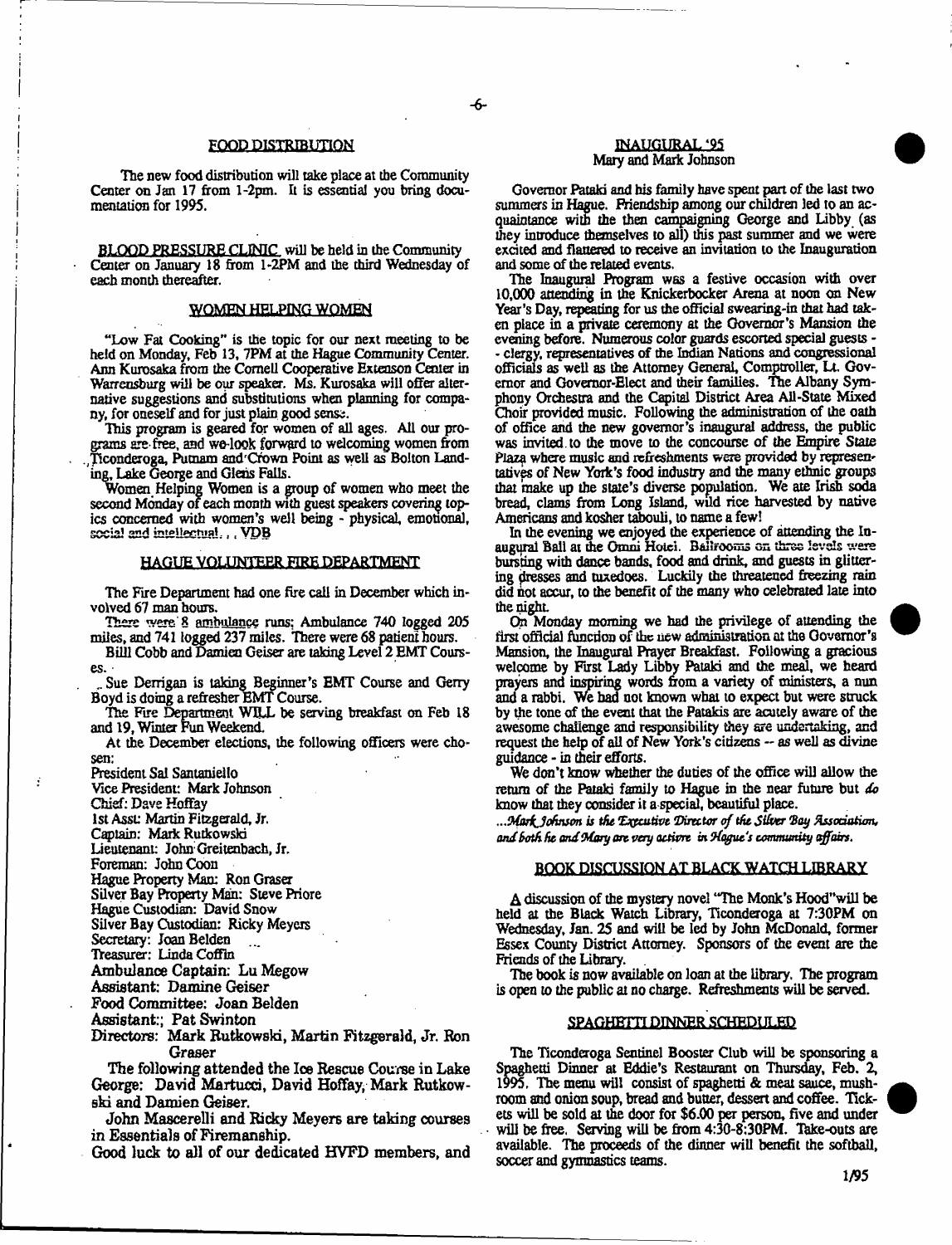#### SOUNDINGS

BORN - A girl, Hannah Nicole, on Dec 11,1994 to Sheni (Hendrickson) and John D. Velte H in Denver, CO **Hannah** is a sixth grandchild for Mary and John D. Velte, Silver Bay & Osprey, FL

DIED: Clair C. Kelley, 92, Silver Bay and Sun City Cm, FL, on December 24 in Sun City Ctn. He is survived by his wife, two sons, Stuart and Scott and a daughter Edith.

DIED; Robert Kircher, Sabbath Day Pt and Staten Island, NY, in Staten Island.

The following Hague students are listed on the HIGH HON-ORS roll for the second marking period:

ELIZABETH BRUNET, MELISSA BRUNET, JESSICA FRA-SIER, LINDSAY FRASIER, ALLISON JOHNSON, MONICA JOHNSON, BRITTANY STULL. Ed. Note: The above names represent THREE sets of sisters from Hague!

The following Hague students are listed on the SECOND HONORS roll:

JENNIFER BELDEN, PATRICIA CORLISS

CONGRATULATIONS TO ALL OF YOU!

There will be a Certified First Responder/EMT Course starting Jan 24, 1995 running Tuesdays and Thursdays at the Elizabethtown-Lewis Central School from 7-iOPM. For more information, contact Patty Bashaw at 873-7379 (h) or 873-3695 (w). You must preregister by calling Mt. Lakes Regional EMS Council at 1-800-342-3233.

# HAGUE FISH AND GAME CLUB

JOE BACH, New Hague Rd., won the basket of cheer and Ida Moore, Lakeshore Drive won the 50/50.

Next regular meeting will be Jan 17 at 7:30 in the clubhouse.

# ENVIRONMENTAL AWARENESS WINTER WEEKENDS

Cornell Cooperative Extension of Warren County will conduct a 4-H Environmental Awareness Winter Weekend at 4-H Camp Sacandaga in Speculator on Jan 28 and 29 for 12-13 year olds. The program is open to any Warren County youth at a cost of\$5.00. Activities during the weekend include nature hikes, snowshoeing, a visit to a deer yard, winter woods lore and safety. Participants stay in the heated Seabee Lodge. Car pooling assistance to the camp in Speculator is available.

The trips are well chaperoned and led by an experienced New York Slate Licensed Adrondack Guide and Emergency Medical Technician.

For more information, or to pre-register, contact the Cornell Cooperative Extension Education Center, Warrensburg (Phone: 623-3291 or 668-4881).

# TTCONDERQGA SCHOOL DISTRICT SERVICE AREA IN-**TERAGENCY**

WHEN AND WHERE: A meeting on Wednesday, Jan. 25 at 10AM at the Silver Bay Association in the Inn at Gullen Lounge WHO: Representatives of our community's groups, organizations, and agencies. Note: This invitation is extended to all who are interested. Please have them call Helen Barton or Jane Cremmond at 543-8833.

WHAT: • The meeting schedule will be four times a year.

• An informational meeting (not a discussion group) to resource your mission, events, or goals.

• A limited commitment-

The changing hosts (only by choice) are responsible for providing a meeting area, food, ami "minutes" after the meeting

to interested parties. For example, if 20 parties participate then every five years you could host. As a host you would be able to start the meeting with a more in-depth presentation of your group, organization, or agency.

Minutes? Bring a BRIEF paragraph to be handed in from desiring parties explaining either what they are doing, what they are, what they have to offer, or what they need. These BRIEF summaries are gathered by the host and compiled with the attendance which is then sent to our community's Interagency group.

#### GOALS; BRIEF, BRIEF, BRIEF NETWORK, NETWORK, NETWORK RESOURCE, RESOURCE, RESOURCE COMMUNITY KNOWLEDGE, SUPPORT AND ASSESS-MENT

#### CHILD CARE ASSESSMENT SURVEY

Do you know about the Child Care Assessment Survey? There is a survey in progress now! A letter was sent to families in Hague with children up to the age of five years old. The letter explains the format of the survey. Responses to the survey can be made verbally either by phone, or in person whatever is easiest for the family.

Survey responses will be kept confidential. It does not obligate anybody to a program. It will be used as a tool to better assess our eligibility for various children's programs (including daycare).

Questions on the survey ask what family needs are. It is very important for 100% participation by all families receiving the survey in order to identify our opportunities that are available by state and federal agencies.

We are all very fortunate now with the NEW CHILDREN'S PAV1LLION at Silver Bay Association. Its potential is strong and connecting the information provided by this survey will help .us realize the full need of this facility! Anybody wishing to have a tour of the pavilion or have questions or comments about the suryey, please call Helen Barton at 543-8833.

Those serving on the survey team are Joanne Brown, Karen Laundree, Mary Johnson, Georgina Lindquist, Nancy Trombley, Jane Crammond, and Helen Barton.

HELP WANTED: An experienced, caring child care provider needed for active three year old twin girls in our home. Parttime. 15 hours a week. Call 543-6088

# **SENIOR CITIZEN TAX EXEMPTIONS**

Town of Hague property owners who are 65 years of age or over may be eligible for a partial.tax exemption. The property must be the legal residence of the applicant, and total income must not be higher than \$17,025. Further information is available in the Assessor's Office. The deadline for filing is March 1, 1995.

#### **WINTER STARGAZERS' SHOW**

The Ticonderoga Planetarium, located in the Ti High School, will present the annual Winter Stargazers' Show on Thurs, Jan 19, 1995 at 7:30PM. The show is informal and is designed to help in the identification of stars, planets and constellations visible in the evening sky during the winter months.

There is a \$1.00 donation per person requested for the planetarium show.

Groups interested in a special presentation should contact Mr. David Rutkowski at the Ticonderoga High School at 585-6661.

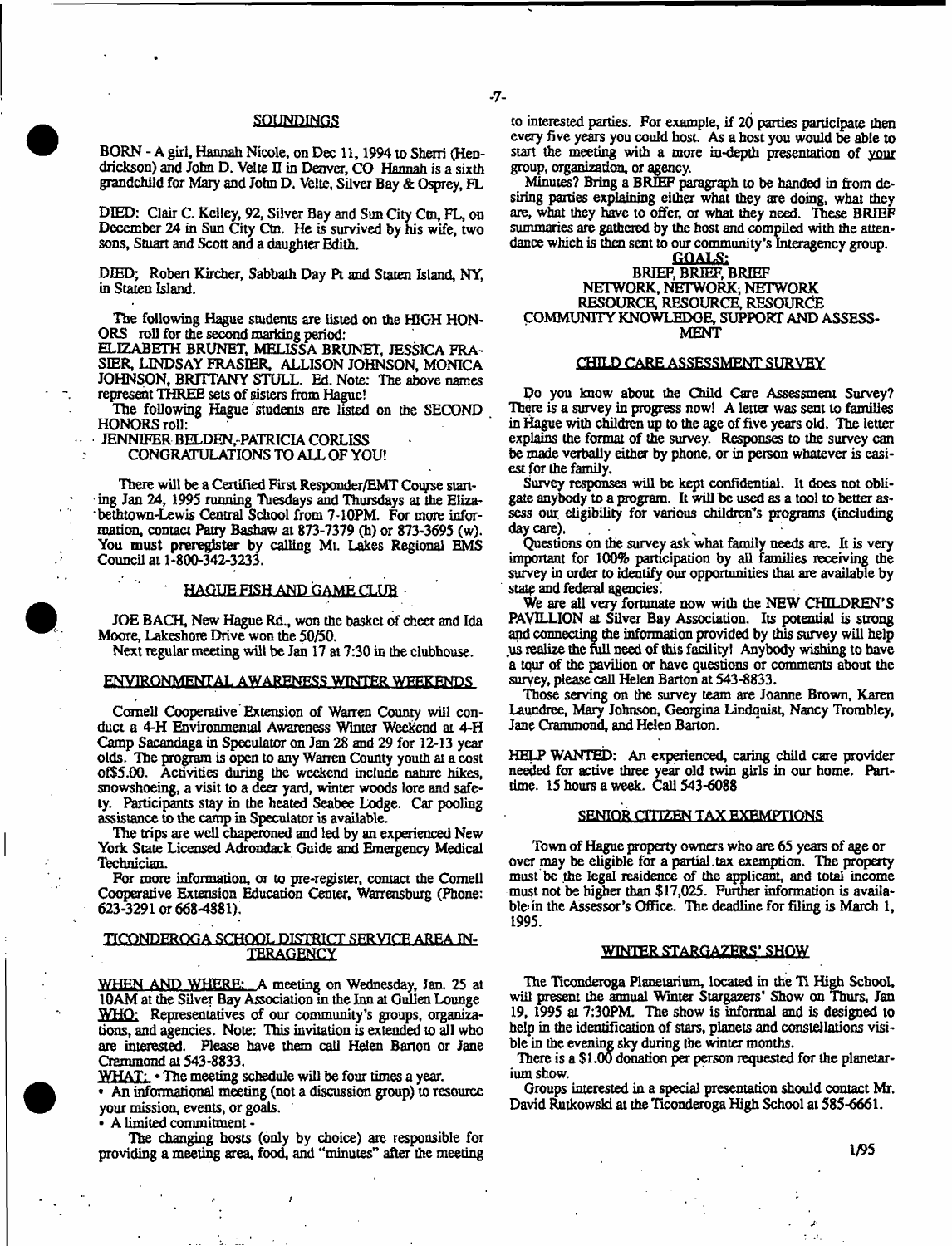FROM: The Directors of the Lake George Association Fund - soon **to be known as the Fond for Lake George.**

We recognize that there has been a great deal of material distributed **concerning the dispute between the LGA and our Fund. We beg your** indulgence in a careful reading of the following as it represents a considered effort by the directors of the Lake George Association Fund, to clarify a complex and unfortunate disagreement between two organizations mutually committed to the preservation of a resource vital to each **o f us - Lake George.**

In order to appreciate the nature of the Lake George Association suit **against the Lake George Association Fund, it is important to understand** the errors of the charges and the misrepresentation of facts disseminated **in LGA publications.**

The Lake George Association Fund was not created "to provide a le**gal means far people who donated to the Association to obtain a tax deduction when making contributions and bequests." To do so would** have been a violation of IRS codes and would be illegal yet today if that **were its purpose or practice. The decision to create the FUND was the** result of a large vision, an expansion of the commitment of those investing their time, talent and treasure in the future of the lake to include **scientific study and land preservation among the tools at their disposal.**

The incorporation of the Lake George Association FUND was broad**ly framed to address the needs for research, education alprogram , and** general preservation efforts in the Lake George basin. The articles of **mcorporation make no specific reference Eoany single agency then' active in the basin. Neither the LGA, the Fresh Water Institute, northern Lake George Basin Land Conservancy, the three principal funded groups were specifically identified. The charter, instead, defines die** kind of work that the Fund was designed to support, whoever might **best do that work.**

**The charter says: .**

a ba

**"The purpose or purposes for which the corporation is to be formed** are: to promote the wise use, preservation, protection and better understanding of Lake George and its surrounding basin, and to encourage **and assist efforts to conserve, maintain and enhance the scenic, histori**cal, wilderness, wildlife, open space and outdoor recreation values of the physical environment of the Lake George region for the cultural, physical, spiritual and economic benefit of our residents and visitors, and to foster the maintenance of an ecological balance in that region, to **preserve and maintain pure, clean air and water, and discourage pollution in aU forms, and to, encourage general community participation in** all activities that may result in the conservation and enhancement of es-<sup>21</sup> thetic and scenic values in the area of Lake George and its surrounding basin. The fund will sponsor educational projects, study projects, ap**preciation projects, meetings, seminars and communication projects to** fulfill its goals. It will cooperate with an exchange information with **other organizations and governmental units and agencies, and may obtain and/or publish information for distribution to assist the accomplish**ment of its general purposes. It will promote scientific, literary and educational endeavors in the field of conservation, ecology and other appropriate fields of interest as they relate to the area of Lake George and its surrounding basin, through projects of its own and/or contribu**tions to appropriate organizations engaged in such fields. It may pro-** • mote and assist in the enforcement of existing laws and regulations , through committees of the Fund, and may provide facilities for its oper**ations to others whose activities complement its purpose. It may re**ceive, administer and disburse gifts and grants of money and property of every kind exclusively for tax-exempt charitable, scientific, literary and educational purposes as set forth in Section 501 (c) (3) of the Inter**nal Revenue C ode o f the United States as it now exists and as hereafter amended. The Fund may contract for services and goods to effect its corporate purposes. It may acquire and maintain real property for the** preservation of natural resources, scenic beauty or other conservation, **environmental or beautification activities."**

The founders of the Lake George Association FUND recognized, as **early as 1977, the need for funds to support a continuous and systematic** water quality testing program of offshore and inshore chemical activity **to determine the reasons for the lake's deteriorating water quality. An endowment was established and funds raised to support this scientific study, which could only have been done by a scientific organization. The Rensselaer Fresh Water Institute has been funded for water quality** research and for multoil surveys with \$657,723 over the past 14 years. This represents 44% of the resources available to the FUND over its history and has been its principal area of activity.

The Fresh Water Institute has been an important recipient of FUND **support every year since its inception, a fact clearly reported in each** **year's appeal and in each year's annual report. Donors could have no doubt where their gifts have been directed.**

**Nor should there be any question but that this research and these ex**penditures have been of direct service to the LGA. The results of these studies have been directed to the Lake George Association as a signifi**cant resource for the LG A's advocacy role. The FUND, therefore, has** been financially responsible for one of the principal tools available to **the LGA in its efforts to educate the public and advocate far change.**

The founders of the FUND and directors ever since its founding have fully supported the work of the LGA with research data, administrative **and program funding, capital needs, and shared leadership in articulat**ing the issues concerning the preservation of Lake George. Fully 24% of the FUND's available resources have gone directly to the LGA. **From 1981 to the present, die FUND has contributed £369,652 to die** work of the LGA. In 1994 support totaling \$86,000 is directed to the<br>work of the LGA which will represent 42% of available funds. The five<br>year average from 1990-1994 has been almost 33% of available resources.<br>es.<br>The EUN of the LGA which will represent 42% of available funds. The five year average from 1990-1994 has been almost 33% of available resourc**es.**

**The FUND is a totally voluntary organization, operating without paid** staff for the past 14 years. Approximately 12% of its total earnings **have gone to cover its administrative costs. Its support services have, throughout its history, been provided by the LGA and reimbursed by the** FUND, thus offsetting operating costs of the LGA. The FUND contributed \$100,000 to the construction of the LGA headquarters building, and Trustees of the FUND, all of whom are members of the LGA, added an additional \$30,000 of support to the building of the LGA facility **in I^ake George Village, demonstrating their personal interest in and** commitment to the success of the LGA.

The LGA has always had a strong voice in the work of the FUND. Those giving leadership to the FUND include many past presidents of the LGA and a number of key leaders have held offices in each organization over the years. The President of the LGA has been a voting member of the FUND from its inception and a party to all funding deci**sions. Even without a formal, incorporated relationship, the FUND has been the single largest supporter o f:tne LGA since the FU N D 's creation** in 1977, precisely because it recognizes and values the work of the **LGA on behalf of the Lake.** 

In 1987, the FUND created the Lake George Basin Land Conservancy as an ancillary agency to facilitate the preservation of land in the **Lake George Basin through land use planning, landowner education,** conservation easements, purchase, and transfer to New York State, of parcels deemed critical to the quality of water in Lake George. The Conservancy has received \$299,977 in its eight years of work, 20% of the total resources available to the FUND over its period of existence.

In recent years, the FUND has begun to realize the fruits of a fore**sighted and long-term program to create a trust to support a broad range** of efforts to address problems plaguing Lake George. Bequests and gifts have not created an endowment of over \$2,000,000 which gener**ates interest and dividends to support programmatic efforts by a number** of agencies, while continuing to grow as an endowment to address such **concerns in perpetuity.**

After more than a dozen years of mutually supportive and collaborative efforts, it is only with the long awaited success in fulfilling the vision of individuals who shared a common concern for the Lake, that the LGA has raised concerns about the necessity for or benefit of the FUND. As an active collaborator with the FUND, a beneficiary of its resources and leadership, it comes lately and suspiciously to the role of adversary. It is, in fact, a sad misapplication of energy and membership support to attempt to disassemble a key contributor and partner of more than a dozen years in working for the good of the lake." We should all hope for a quick dismissal of a frivolous suit and a refocusing of energy on the real issue, the preservation of the quality of Lake George, by its stewards in this generation for the generations to come.

If you have any further questions concerning this issue we invite you to contact any of the directors listed below. We will answer each and **every inquiry:**

**Trustees: Edward W. Smith, Bolton Landing, chairman; Robert T. Abbe, Pilot Knob, \* Vice-chairman;' Harold L. Dickinson, Kntskill Bay, Secretary; Peter C. Van Dyck, Bolton Landing, Treag.; John Barber, Silver Bay; Katherine M. Barton, Sabbath Day Point; Dr. Barbara Chick,** Queensbury; Dr. Carol D. Collins, Pilot Knob; Annan "Bud" Cook, **Glens Falls; Ely Goldsmith, Hulettes Landing; Mark C. Johnson, Silver Bay, Dr. Robert H. Johnson, Bolton Landing; Dr. Roland W . Schmitt, Bolton Landing.**

**Trustees Emeriti: John F. Bullard; James D. Corbett**

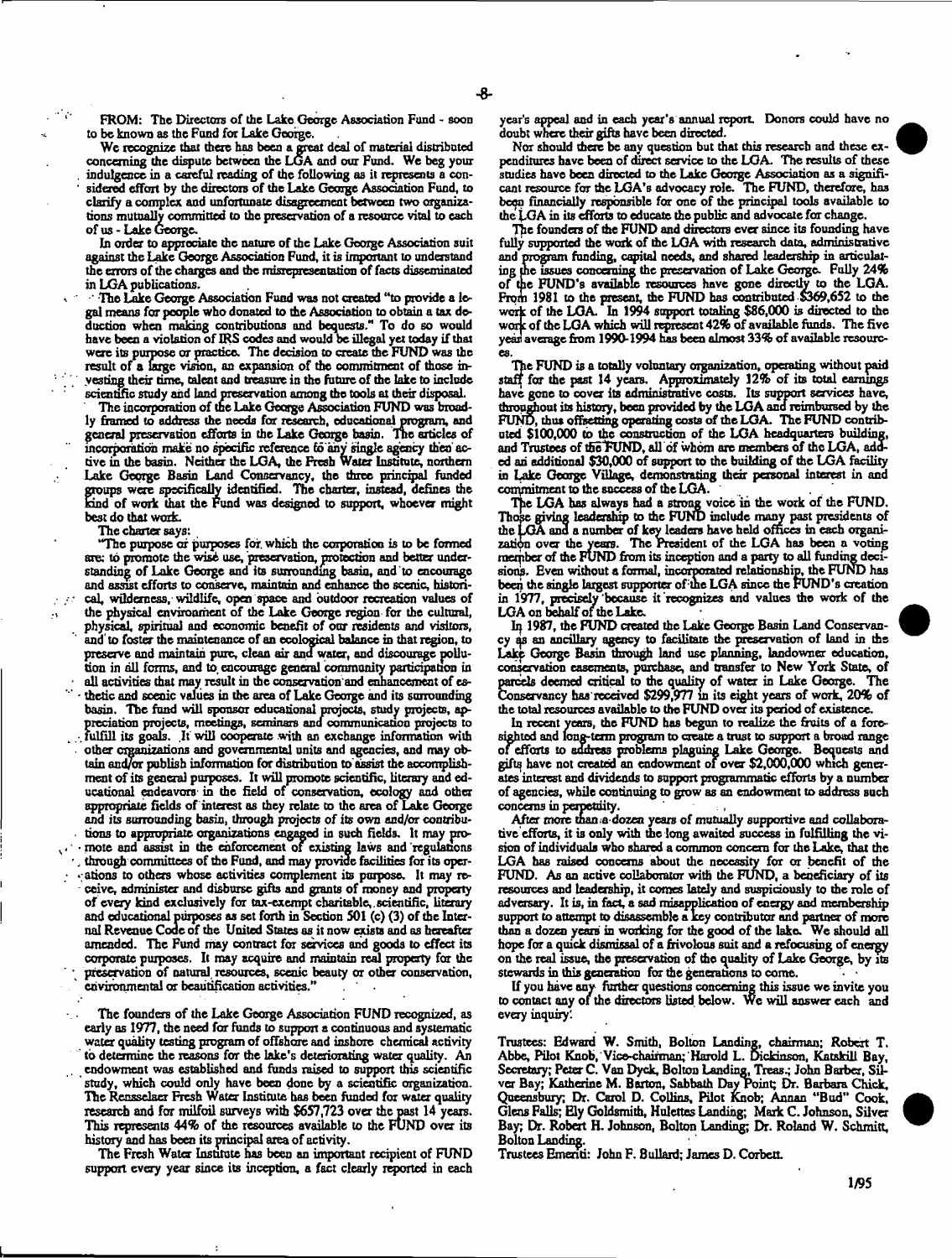|     | rollb and bayer |                  |               |                |                    |                          |                         |                  |                                             |                |            |
|-----|-----------------|------------------|---------------|----------------|--------------------|--------------------------|-------------------------|------------------|---------------------------------------------|----------------|------------|
|     | Town<br>Board   | Plann.<br>Board  | Zon.<br>Board | Senior<br>Bus  | <b>SC</b><br>Meet. | Fire<br>Dept             | Cham.<br>Comm.          | . Fish &<br>Game | Home<br><b>Bur</b>                          | Amer<br>Leg.   | <b>WHW</b> |
| Jan | 5&10            | 5                | 26            | 4              | 24                 | $\overline{2}$           | 4                       | 17.              | 3817                                        | 4              | 9          |
| Feb | 14              | $\overline{2}$   | 23            | $\blacksquare$ | 28                 | $\epsilon$               |                         | 21               | 7821                                        | 1              | 13         |
| Mar | 14              | $\overline{2}$   | 23            |                | 28                 | 6                        |                         | 21               | 7821                                        | 1              | 13         |
| Apr | 11              | 6                | 27.           | 5              | 25                 | 3                        | $5\,$                   | 18               | 4818                                        | 5<br>٠.        | 10         |
| May | 9               | 4                | 25            | 3              | 23                 |                          | 3                       | 16               | 2&16                                        | 3              | $\bf8$     |
| Jun | 13              | $\mathbf{1}$     | 22            | 7              | 27                 | 5'                       | $\overline{7}$          | 20               | 13                                          | 7              | $12 \,$    |
| Jul | 11              | $\boldsymbol{6}$ | 27            | 5              | 25                 | 10 <sub>1</sub>          | $\pmb{\mathsf{X}}$      | 18               | $\mathsf{X}^{\scriptscriptstyle\mathsf{c}}$ | 5              | 10         |
| Aug | 8               | $\overline{3}$   | 24            | $\overline{2}$ | 22                 | $\overline{\mathcal{L}}$ | $\pmb{\mathsf{X}}$      | 15               | X                                           | $\overline{c}$ | 14         |
| Sep | 12              | 7                | 28            | 6              | 26                 | 11                       | $\ddot{6}$              | 19               | 5819                                        | 6              | 11         |
| 0ct | 10 <sub>1</sub> | 5                | 26            | 4              | 24                 | 2                        | $\overline{\mathbf{4}}$ | 17               | 3817                                        | 4              | 9          |
| Nov | 14              | $\overline{2}$   | 16            | ı              | 28                 | 6                        | 1                       | 21               | 7821                                        | 1              | 13         |
|     | 12&27           | 7                | 28            | .6.            | <b>XmasP</b>       | 4                        | 6                       | .19              | 5                                           | 6              | 11         |

TOWN OF HAGUE MEETING SCHEDULE FOR 1995 (Clip and Saye)

 $-9-$ 

MEETING TIMES: Tn. Bd: 6:30P; Planning & Zoning Bds - 7PM; Fire Dept - 7:30PM; Sr. Cit Bus 8:30AM; Sr. Cit meeting - 1:30PM, Chamber of Commerce - 7:30PM; Amer. Leg. 7:30 PM, WHW - 7:30 PM, Fish & Game - 7:30 PM; Home Bur. - 10AM

DEADLINE FOR CHRONICLE ITEMS IS THE ±)TH OF EACH MONTH, EXCEPT FOR MARCH, WHEN' IT WILL BE THE COMMUNITY CENTER TELEPHONE NUMBER (518) 543-6161.

# 1995 HAGUE WINTER WEEKEND SCHEDULE QF EVENTS

| SATURDAY, FEB. 18  |                                                                                                                                   |
|--------------------|-----------------------------------------------------------------------------------------------------------------------------------|
| 7:00AM - 11:00 AM  | Firemen's Breakfast, Hague Community Center                                                                                       |
| $9:00AM - 3:00PM$  | Snow Sculpture Contest, Town Park                                                                                                 |
| $9:00AM - 3:00PM$  | Fishing Contest, Town Park                                                                                                        |
| 10.00AM            | Polar Bear Run, Town Park                                                                                                         |
| 11.00AM - 2:00PM   | Rifle Shoot, Hague Pish and Game Club                                                                                             |
| 2:00PM             | Horseshoe Contest, Hague Fish and Game Club                                                                                       |
| 5:00PM - 7:00PM    | Beste Benefit Buffet, Silver Bay Association                                                                                      |
| 7:00PM             | Beste Scholarship Awards, Silver Bay Association                                                                                  |
| SUNDAY, FEB. 19    |                                                                                                                                   |
| 7:00AM - 11:00AM - | $\bullet$<br>Firemen's Breakfast, Hague Community Center                                                                          |
| $10:00AM - ?$      | Kids' games, volleyball, chainsaw contest, tug-of-war, PoKeNo, Penelope, and<br>Ice Auger Championships, Hague Fish and Game Club |